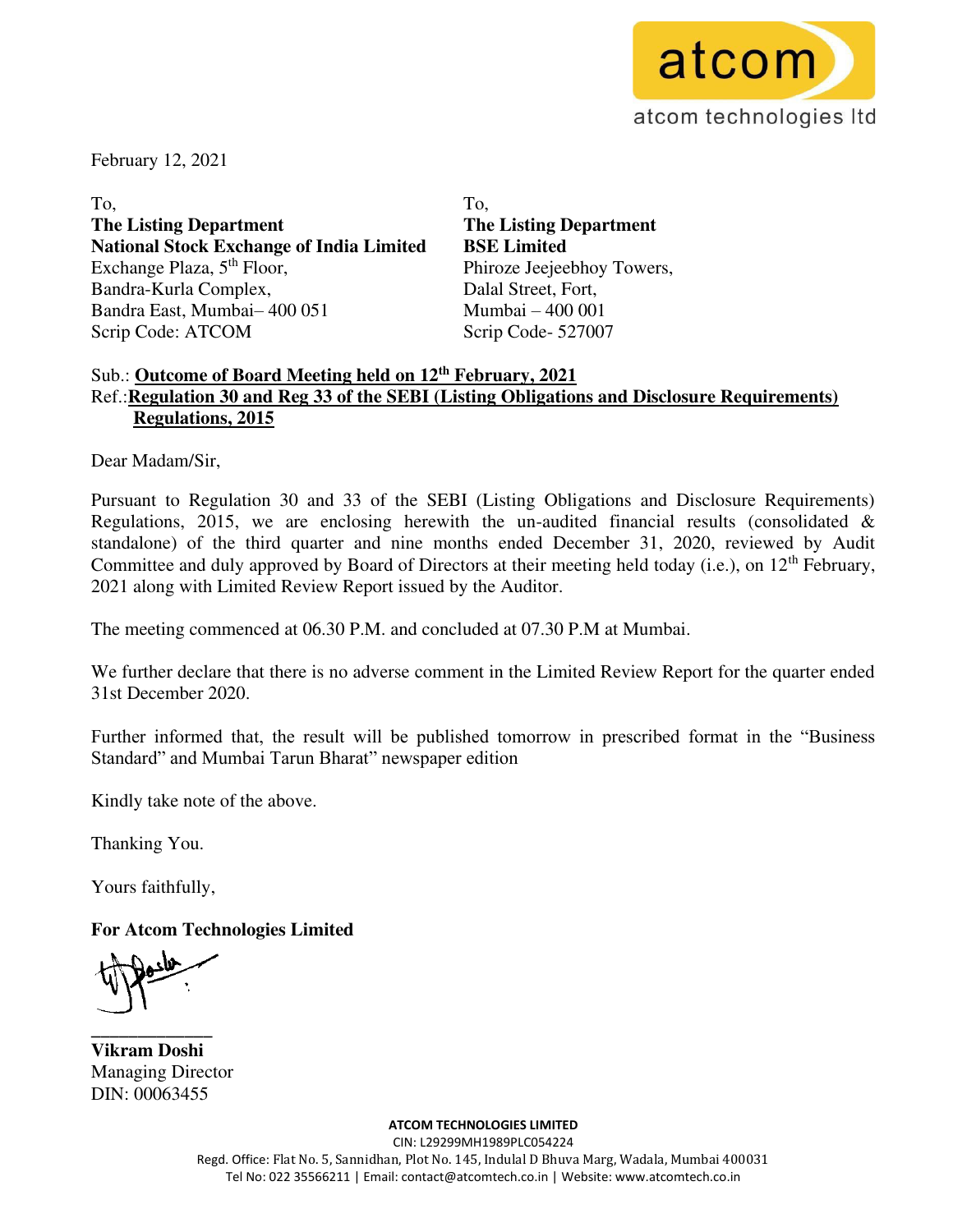# **Chartered Accountants**

## Independent Auditor's Limited Review Report on the Interim Standalone Financial Results

### UDIN: 21146825AAAAET5058

To, The Board of Directors Atcom Technologies Limited

We have reviewed the accompanying statement of unaudited financial results of M/s Atcom Technologies Limited for the period ended December 31, 2020. This statement is the responsibility of the Company's Management and has been approved by the Board of Directors. Our responsibility is to issue a report on these financial statements based on our review.

We conducted our review of the Statement in accordance with the Standard on Review Engagements (SRE) 2410 "Review of Interim Financial Information Performed by the Independent Auditor of the Entity", issued by the Institute of Chartered Accountants of India. This standard requires that we plan and perform the review to obtain moderate assurance as to whether the financial statements are free of material misstatement. A review is limited primarily to inquiries of company personnel and analytical procedures applied to financial data and thus provides less assurance than an audit. We have not performed an audit and accordingly, we do not express an audit opinion.

Based on our review conducted as above, nothing has come to our attention that causes us to believe that the accompanying statement of unaudited financial results prepared in accordance with applicable accounting standards and other recognized accounting practices and policies has not disclosed the information required to be disclosed in terms of Regulation 33 of the SEBI (Listing Obligations and Disclosure Requirements) Regulations, 2015 including the manner in which it is to be disclosed, or that it contains any material misstatement.

For Gada Chheda & Co. LLP Chartered Accountants Mr. Ronak P. Gada



Designated Partner M.No. 146825 FRN No. W100059 Date : February 12, 2021

 $\bullet$ : 605-A,A Wing,6<sup>th</sup> Floor, O<sub>2</sub> Commercial Complex, Opp. Asha Nagar, Minerva Industrial Estate, Mulund(W), Mumbai-400 080 t:022-25914634 • 022-25649833 • :+91 75060 70850 a:gadachhedallp@gmail.com .:www.gadachheda.com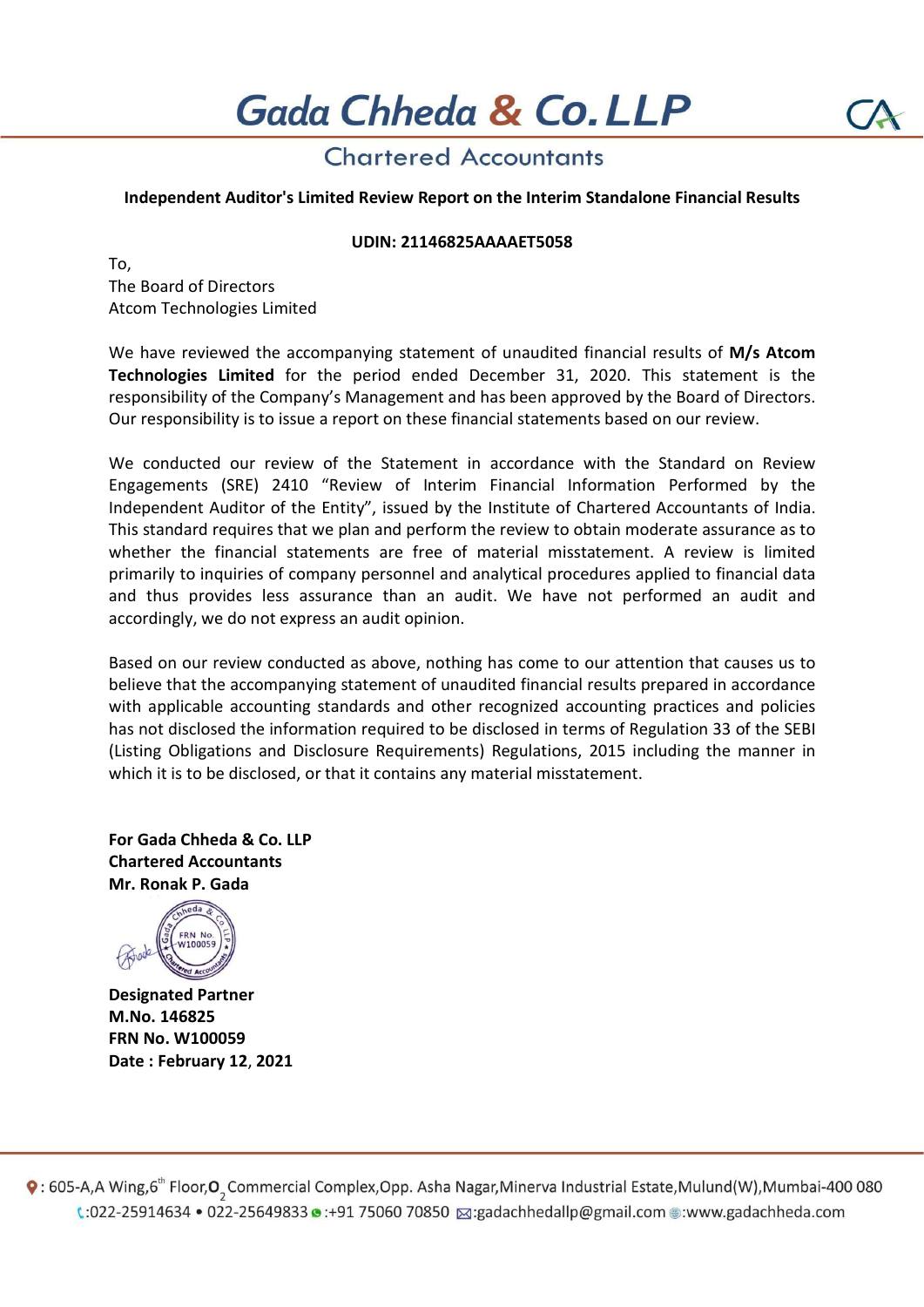Gada Chheda & Co. LLP

# **Chartered Accountants**

## Independent Auditor's Limited Review Report on the Interim Consolidated Financial Results

### UDIN: 21146825AAAAEU1237

To, The Board of Directors Atcom Technologies Limited

1. We have reviewed the accompanying Statement of Consolidated Unaudited Financial Results of Atcom Technologies Limited ("the Parent") and its subsidiaries and step down subsidiaries (the Parent, its subsidiaries and step down subsidiaries together referred to as "the Group"), and its share of the net profit/(loss) after tax and total comprehensive income / loss of its associates and joint ventures for the quarter ended December 31, 2020 and for the period from October 1, 2020 to December 31, 2020 ("the Statement"), being submitted by the Parent pursuant to the requirement of Regulation 33 of the SEBI (Listing Obligations and Disclosure Requirements) Regulations, 2015, as amended. Attention is drawn to the fact that the consolidated figures for the corresponding quarter ended December 31, 2020 and the corresponding period from October 1, 2020 to December 31, 2020 as reported in these financial results have been approved by the Parent's Board of Directors, but have not been subjected to review.

2.This Statement, which is the responsibility of the Parent's Management and approved by the Parent's Board of Directors, has been prepared in accordance with the recognition and measurement principles laid down in Indian Accounting Standard 34 "Interim Financial Reporting" ("Ind AS 34"), prescribed under Section 133 of the Companies Act, 2013, and other accounting principles generally accepted in India. Our responsibility is to express a conclusion on the Statement based on our review.

3.We conducted our review of the Statement in accordance with the Standard on Review Engagements (SRE) 2410 "Review of Interim Financial Information Performed by the Independent Auditor of the Entity", issued by the Institute of Chartered Accountants of India. A review of interim financial information consists of making inquiries, primarily of persons responsible for financial and accounting matters, and applying analytical and other review procedures. A review is substantially less in scope than an audit conducted in accordance with Standards on Auditing and consequently does not enable us to obtain assurance that we would become aware of all significant matters that might be identified in an audit. Accordingly, we do not express an audit opinion.

We also performed procedures in accordance with the circular issued by the SEBI under Regulation 33 (8) of the SEBI (Listing Obligations and Disclosure Requirements) Regulations, 2015, as amended, to the extent applicable.

 $\bullet$ : 605-A,A Wing,6<sup>th</sup> Floor, O<sub>2</sub> Commercial Complex, Opp. Asha Nagar, Minerva Industrial Estate, Mulund(W), Mumbai-400 080 t:022-25914634 • 022-25649833 • :+91 75060 70850 a:gadachhedallp@gmail.com ·: www.gadachheda.com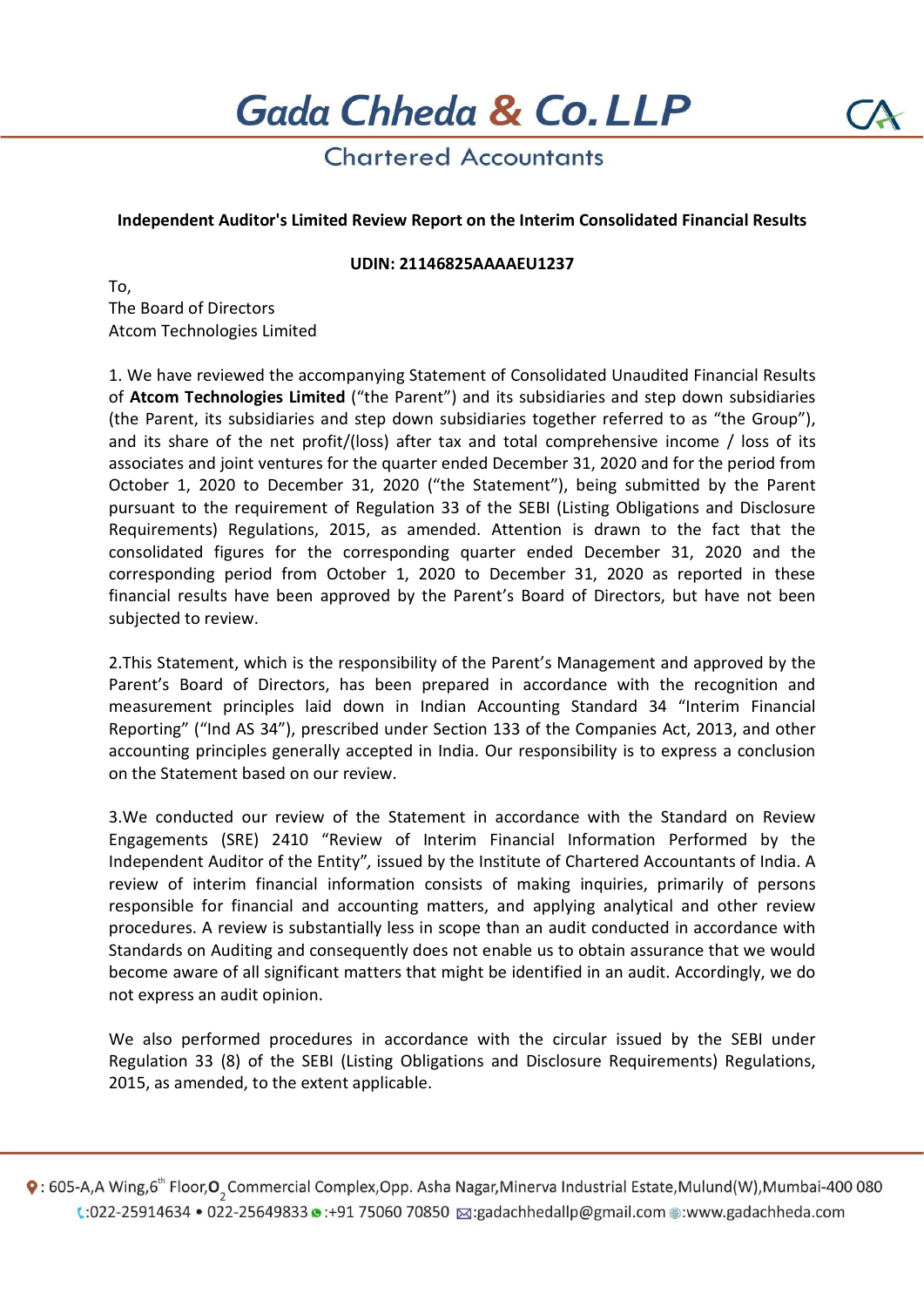# **Chartered Accountants**

4. The Statement includes the results of the following entities

(i) M/s Anewera Marketing Private Limited-Subsidiary (ii) M/s C2M Technologies India Limited-Step Down Subsidiary (iii)M/s Doshi Enterprises Private Limited-Step Down Subsidiary, and (iv)M/s Mentor Capitalist Chambers Private Limited-Step Down Subsidiary

5. Based on our review conducted and procedures performed as stated in paragraph 3 above and based on the consideration of the review reports of the branch auditors and other auditors referred to in paragraph 7 below, nothing has come to our attention that causes us to believe that the accompanying Statement, prepared in accordance with the recognition and measurement principles laid down in the aforesaid Indian Accounting Standard and other accounting principles generally accepted in India, has not disclosed the information required to be disclosed in terms of Regulation 33 of the SEBI (Listing Obligations and Disclosure Requirements) Regulations, 2015, as amended, including the manner in which it is to be disclosed, or that it contains any material misstatement.

For Gada Chheda & Co. LLP Chartered Accountants Mr. Ronak P. Gada



Designated Partner M. No. 146825 FRN No. W100059 Date: Februrary 12, 2021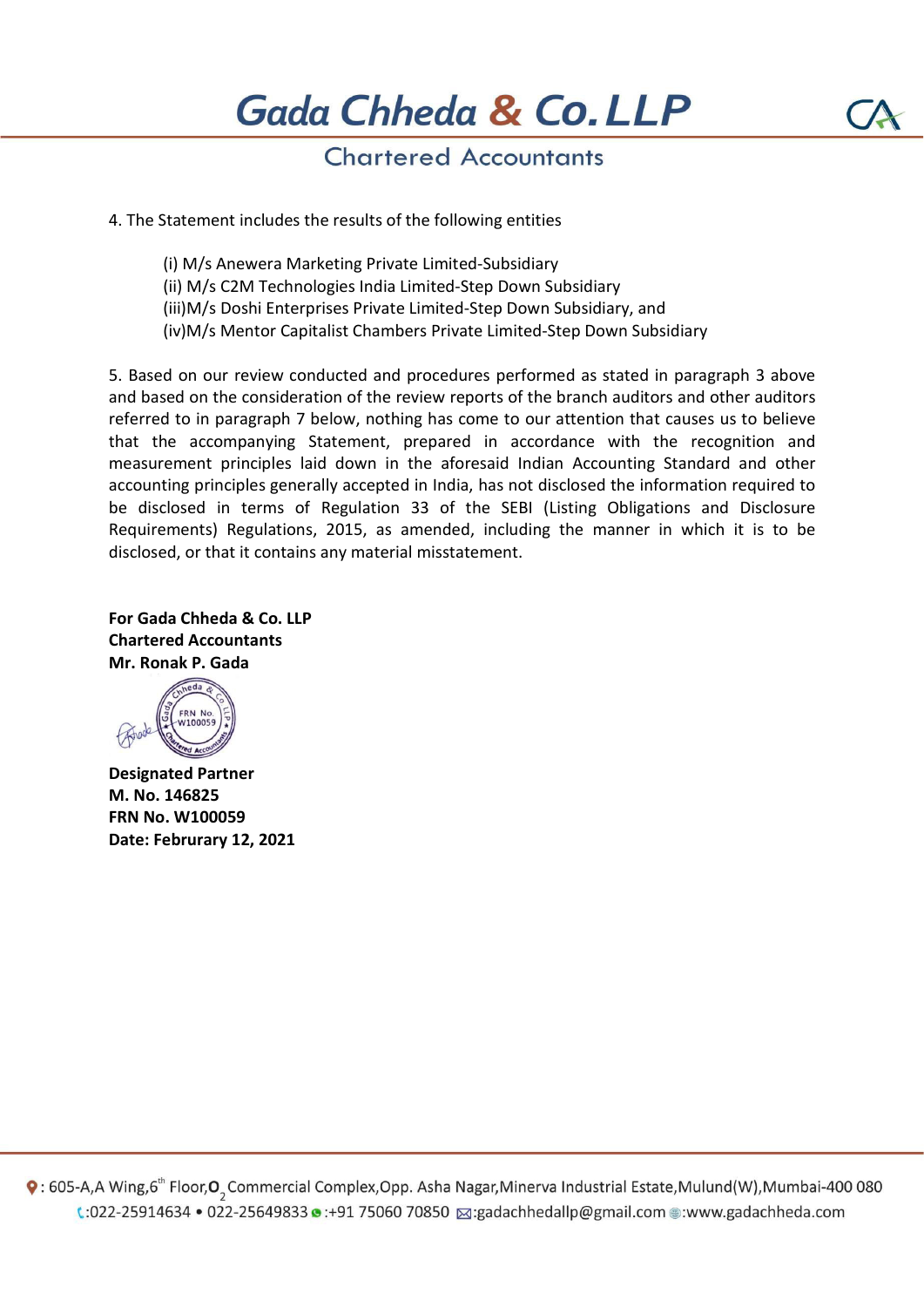#### **ATCOM TECHNOLOGIES LIMITED**

| STATEMENT OF UNAUDITED STANDALONE FINANCIAL RESULTS FOR THE QUARTER ENDED ON DECEMBER 31, 2020 |                                                                       |                      |                   |                   |                         |                   |            |  |  |  |  |  |
|------------------------------------------------------------------------------------------------|-----------------------------------------------------------------------|----------------------|-------------------|-------------------|-------------------------|-------------------|------------|--|--|--|--|--|
| (Rs. in Lakhs)                                                                                 |                                                                       |                      |                   |                   |                         |                   |            |  |  |  |  |  |
| Sr.<br>No.                                                                                     | <b>Particulars</b>                                                    | <b>Quarter</b> ended |                   |                   | <b>Nine Month Ended</b> |                   | Year ended |  |  |  |  |  |
|                                                                                                |                                                                       | 31.12.2020           | 30.09.2020        | 31.12.2019        | 31.12.2020              | 31.12.2019        | 31.03.2020 |  |  |  |  |  |
|                                                                                                |                                                                       | <b>Un-Audited</b>    | <b>Un-Audited</b> | <b>Un-Audited</b> | <b>Un-Audited</b>       | <b>Un-Audited</b> | Audited    |  |  |  |  |  |
| $\mathbf{1}$                                                                                   | Income                                                                |                      |                   |                   |                         |                   |            |  |  |  |  |  |
|                                                                                                | Revenue from Operations                                               | 0.00                 | 0.00              | 0.00              | 0.00                    | 0.00              | 0.00       |  |  |  |  |  |
|                                                                                                | Other Income                                                          | 2.84                 | 4.40              | 0.00              | 9.94                    | 6.40              | 14.40      |  |  |  |  |  |
|                                                                                                | <b>Total Revenue</b>                                                  | 2.84                 | 4.40              | 0.00              | 9.94                    | 6.40              | 14.40      |  |  |  |  |  |
| 2                                                                                              | <b>Expenses</b>                                                       |                      |                   |                   |                         |                   |            |  |  |  |  |  |
|                                                                                                | Cost of material consumed                                             | 0.00                 | 0.00              | 0.00              | 0.00                    | 0.00              | 0.00       |  |  |  |  |  |
|                                                                                                | Purchase of stock-in-trade                                            | 0.00                 | 0.00              | 0.00              | 0.00                    | 0.00              | 0.00       |  |  |  |  |  |
|                                                                                                | Changes in inventories of finished goods, work-in-progress and        | 0.00                 | 0.00              | 0.00              | 0.00                    | 0.00              | 0.00       |  |  |  |  |  |
|                                                                                                | Employee benefit Expenses                                             | 1.16                 | 1.80              | 2.98              | 4.86                    | 9.06              | 12.19      |  |  |  |  |  |
|                                                                                                | <b>Finance Costs</b>                                                  | 0.00                 | 0.00              | 0.00              | 0.00                    | 0.00              | 0.00       |  |  |  |  |  |
|                                                                                                | Depreciation and amortisation expenses                                | 5.23                 | 5.23              | 5.18              | 15.69                   | 15.55             | 20.90      |  |  |  |  |  |
|                                                                                                | Other Expenses                                                        | 0.96                 | 0.27              | 0.60              | 4.13                    | 3.45              | 14.27      |  |  |  |  |  |
|                                                                                                | <b>Total Expenses</b>                                                 | 7.35                 | 7.30              | 8.76              | 24.68                   | 28.06             | 47.36      |  |  |  |  |  |
| 3                                                                                              | Profit / (Loss) before exceptional items and tax (1-2)                | (4.51)               | (2.90)            | (8.76)            | (14.74)                 | (21.66)           | (32.96)    |  |  |  |  |  |
| $\overline{4}$                                                                                 | <b>Exceptional</b> items                                              |                      |                   |                   |                         |                   |            |  |  |  |  |  |
| 5                                                                                              | Profit / (Loss) before tax (3-4)                                      | (4.51)               | (2.90)            | (8.76)            | (14.74)                 | (21.66)           | (32.96)    |  |  |  |  |  |
| 6                                                                                              | Tax expense                                                           |                      |                   |                   |                         |                   |            |  |  |  |  |  |
|                                                                                                | Current Tax                                                           | 0.00                 | 0.00              | 0.00              | 0.00                    | 0.00              | 0.00       |  |  |  |  |  |
|                                                                                                | Deferred Tax                                                          | 0.00                 | 0.00              | 0.00              | 0.00                    | 0.00              | 0.00       |  |  |  |  |  |
| $\overline{7}$                                                                                 | Profit / (Loss) for the period (5-6)                                  | (4.51)               | (2.90)            | (8.76)            | (14.74)                 | (21.66)           | (32.96)    |  |  |  |  |  |
| 8                                                                                              | Other Comprehensive Income (OCI)                                      | (4.51)               | (2.90)            | (8.76)            | (14.74)                 | (21.66)           | (32.96)    |  |  |  |  |  |
|                                                                                                | a. Items that will not be reclassified to profit or loss (Net of tax) |                      |                   |                   |                         |                   |            |  |  |  |  |  |
|                                                                                                | b. Items that will be reclassified to profit or loss (Net of tax)     |                      |                   |                   |                         |                   |            |  |  |  |  |  |
| 9                                                                                              | Total Comprehensive Income for the period (7+8)                       |                      |                   |                   |                         |                   |            |  |  |  |  |  |
| 10                                                                                             | Paid-up Equity Share Capital (Face value of Rs. 10 each)              | 1534.00              | 1534.00           | 1534.00           | 1534.00                 | 1534.00           | 1534.00    |  |  |  |  |  |
| 11                                                                                             | Other Equity excluding Revaluation Reserve                            |                      |                   |                   |                         |                   |            |  |  |  |  |  |
| 12                                                                                             | Earnings per equity share (of Rs. 10 each)                            |                      |                   |                   |                         |                   |            |  |  |  |  |  |
|                                                                                                | Basic                                                                 | (0.03)               | (0.02)            | (0.06)            | (0.10)                  | (0.14)            | (0.21)     |  |  |  |  |  |
|                                                                                                | Diluted                                                               | (0.03)               | (0.02)            | (0.06)            | (0.10)                  | (0.14)            | (0.21)     |  |  |  |  |  |
|                                                                                                |                                                                       |                      |                   |                   |                         |                   |            |  |  |  |  |  |

**Notes :**

1 The above Financial Results for the quarter ended December 31, 2020 have been reviewed by the Audit Committee and approved by the Board of Directors at their respective Meeting helds on Firday , February 12, 2021. The Statutory Auditors of the Company have carried out Limited Review of the financial results for the quarter ended December 31, 2020.

2 The figures for the quarter ended December 31, 2020 are the balancing figures between audited figures in respect of the full previous financial year and the published year to date figures up to the third quarter of the relevant financial year, which were subjected to limited review.

3 The figures for the corresponding previous period have been restated / regrouped wherever necessary, to make them comparable.

**For Atcom Technologies Limited** 

**Vikram Doshi** *Chairman & Managing Director*

Date : Febury 12, 2021 Place : Mumbai